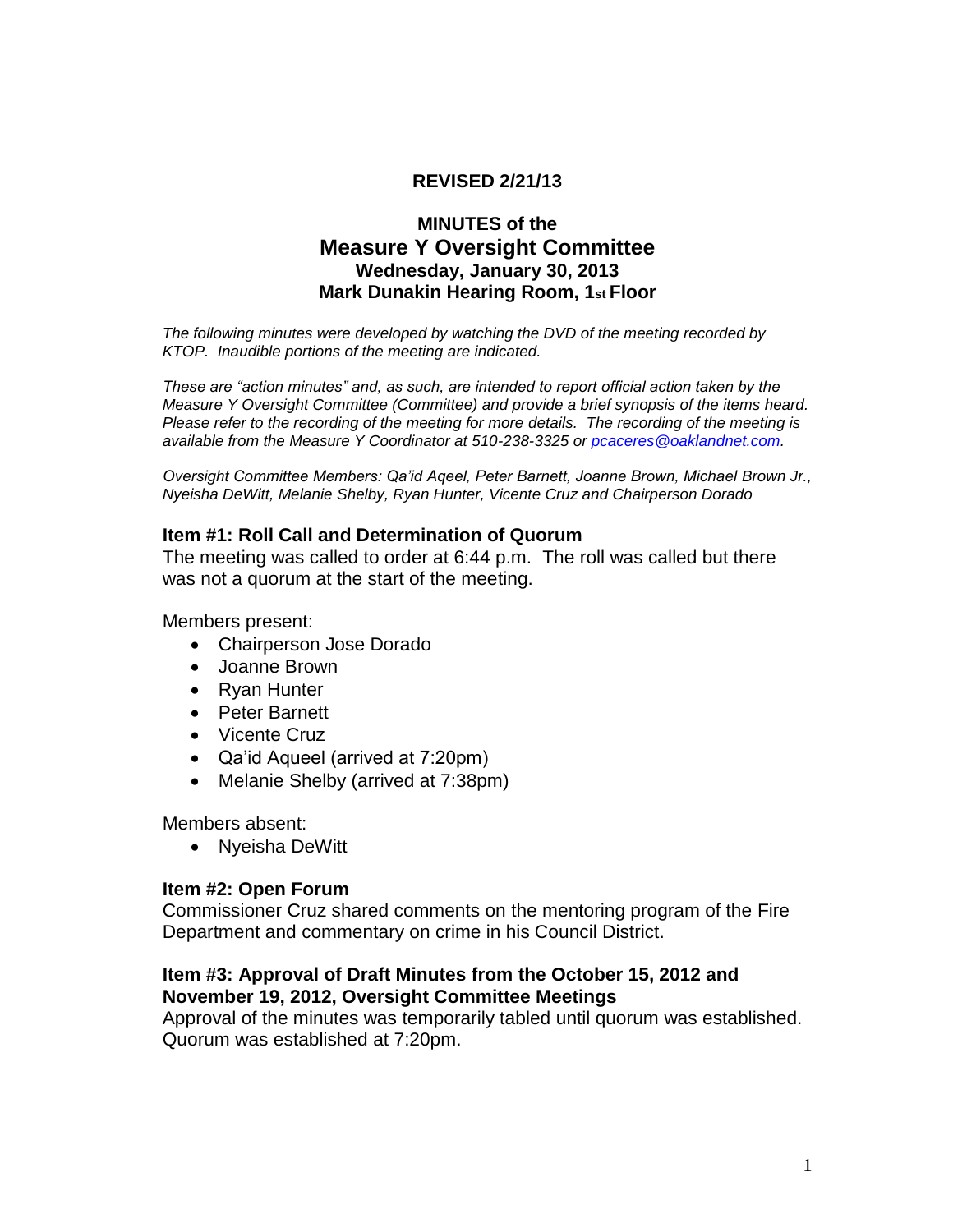Motion: It was moved by Commissioner Brown and seconded by Commissioner Hunter to approve the October 15, 2012 meeting minutes as written. Four ayes, no nays, and 2 abstentions. Motion passed.

Motion: It was moved by Commissioner Barnett and seconded by Commissioner Hunter to approve the November 19, 2012 meeting minutes as written. Four ayes, no nays, and 2 abstentions. Motion passed.

### **Item #4: Agenda Discussion/coordinator's Announcements**

Patrick Caceres announced the Fire Department needs volunteers to assist in the proctoring ofthe fire fighters examine for those interested.

Board appointments are needed and Patrick Caceres will work with Chairperson Dorado and the Council offices to get appointments filled.

Next Measure Y Oversight Committee meeting will be on February 25, 2013 because the regular third Monday meeting date in February is the President's Day holiday.

RDA evaluation: Commissioner Brown talked about the requirement of matrix of the CRT in the next evaluation. RDA will come to the meeting in February to share their Scoping Memo.

### **Item #5: DHS Revenue & Expenditure Reports – Presented by Dan Simons**

Mr. Simons of the Department of Human Services shared his work on the Reentry programs of Measure Y. Program site visits will occur in February and emails will be sent to allow Commissioners to participate. Commissioner Hunter suggested when the December expenditure report is available to present six months of expenditures in place of only a monthly fiscal year to date report.

### **Item#6: OPD Revenue & Expenditure Reports – presented by Felicia Silva**

Commissioner Dorado mentioned that he was interested in the training details to share with Committee at a future meeting. Captain Figueroa or another representative from the Oakland Police Department Training Division was recommended to come to the next meeting to talk about what the training dollars are used for specially related to Measure Y (i.e. provide a couple of sentences about the courses).

Commissioner Brown asked for an update on the SARA training and recommended DC Breshears to share those materials with the Committee.

### **Item#7: Ceasefire Update – Patrick Caceres**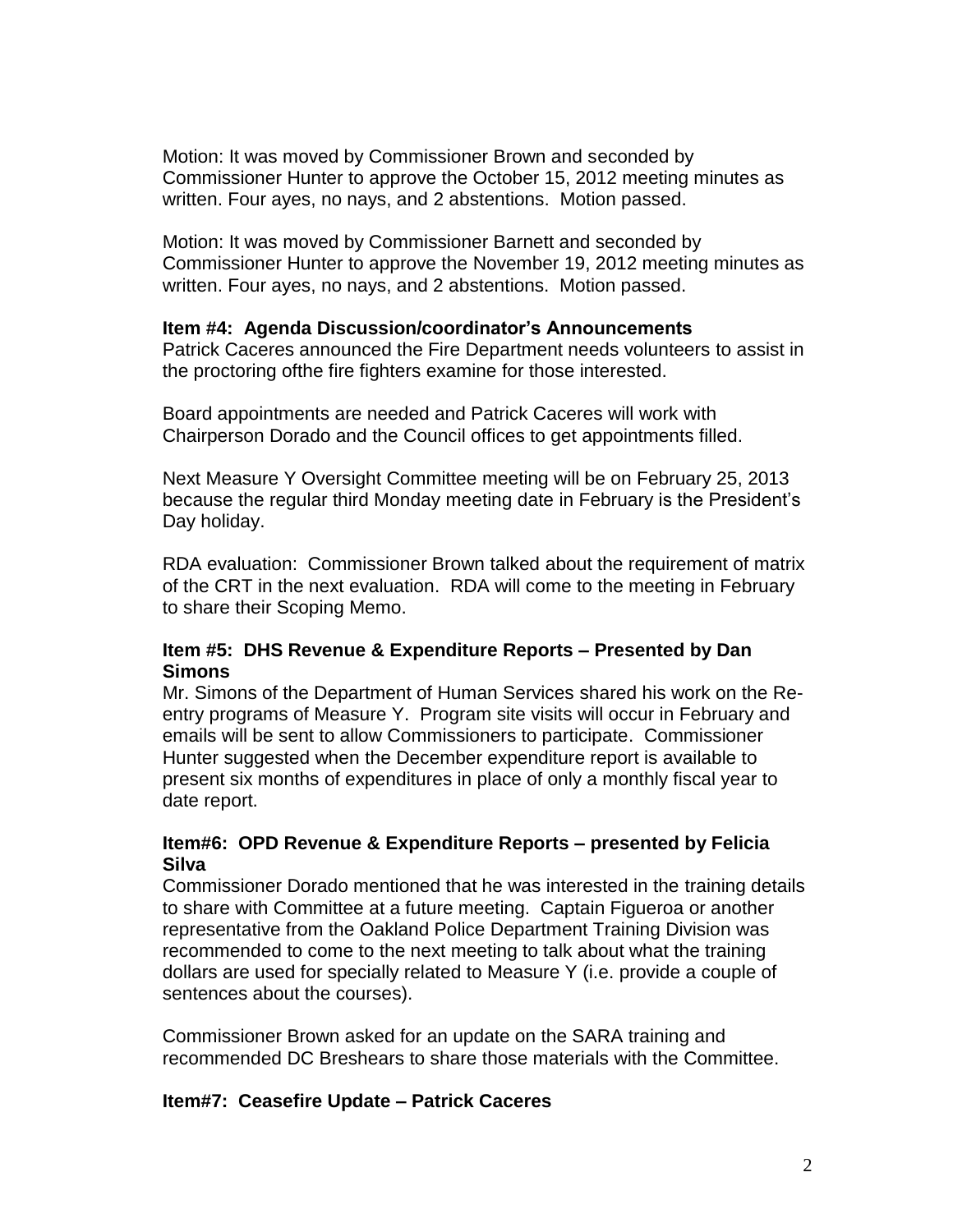Patrick Caceres shared that neither Lt. Armstrong nor Reygan Harmon were available for this meeting to provide updates on Ceasefire for the Committee. The Committee generally wants to know how the program is going. Commissioner Brown recommended inviting an expert she knows to present on the same day as the presentation from Lt. Armstrong and Ms. Harmon. Commissioner Brown will provide the consulting contact to present on evaluating Operation Ceasefire.

# **Item #8: CRT – presented by DC Rachal in place for (OFD) (DC Breshears)**

Deputy Anthony Rachal shared some results of changes of reassigning PSO's to CRT.

DC Rachal mentioned all CRTs are community crime fighters by being an extension of PSO's.

Commissioner Dorado requested the accounting of assignments. Commissioner Hunter mentioned seeking a presentation by a CRT officer because their work is not extensively evaluated. The Committee requested to hear from DC Breshears on the matrix of CRTs.

# **Item #9: Merger of DHS, OPR, and NSD Update**

Patrick Caceres shared that the proposed merger of City departments is still under discussions and no public updates or announcements of the state of the merger are available at this time.

# **Item #10: MYOC Quarterly Report to PSC**

Committee recommended that the report needs to be a regular agenda item. Commissioner Hunter shared that there are all new members to PSC who did not hear the original report. Commissioner Shelby shared that in the report it should include a summary of what the MYOC has done.

- Follow up the details CRTs role from the quarterly report as an important focus
- History of MYOC tension
- Commissioner Barnett suggested including the following in the quarterly report:
	- o RDA evaluation contract reflecting the RFP
	- o Mentoring program
	- o Ceasefire progress
	- o Responsibilities and product of the MYOC
	- o Reauthorization. MY taxes
	- o Response to reactions of Bratton & Wasserman as consultants to OPD
	- o Reshuffling of CRTs and PSOs
	- o PSO activities and date report
- *Draft something for the next meeting to include in the packet.*